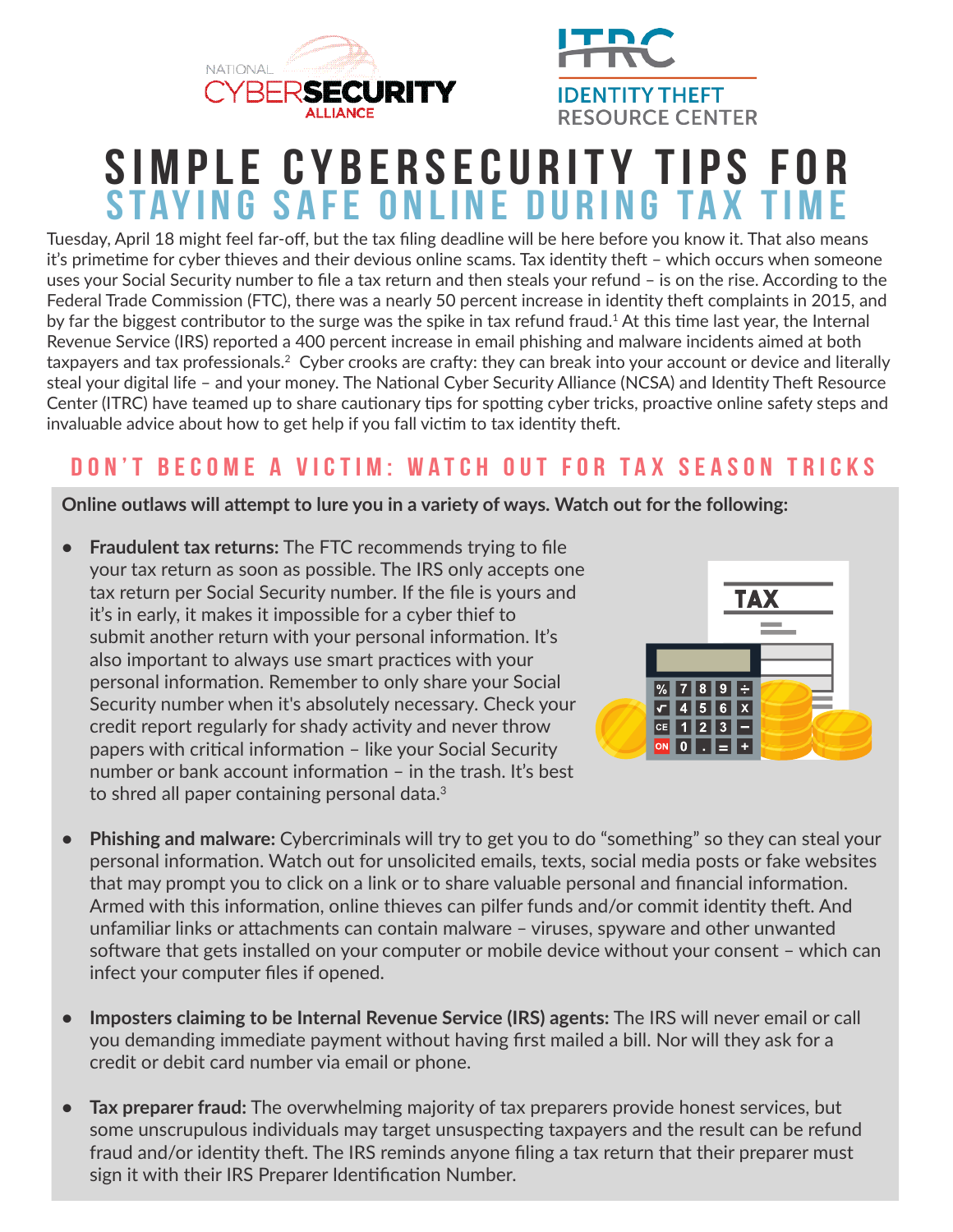#### **Stay Cyber Safe – Practice NCSA's Tax Season Tips**

NCSA has some easy-to-use STOP. THINK. CONNECT.<sup>™</sup> tips to help protect you against fraudster **tricks:**

- **• Keep all machines clean:** Having updated sofware on all devices that connect to the internet is critcal. This includes security sofware, web browsers and operatng systems for PCs and your mobile devices. Having current software is a strong defense against viruses and malware that can steal logon credentials or potentially use your computer to generate spam.
- **•** Lock down your login: Fortify your online accounts by enabling the strongest authentication tools available, such as biometrics, security keys or a unique one-tme code through an app on your mobile device. Your usernames and passwords are not enough to protect key accounts like email, banking and social media.
- Make better passwords: If your passwords are too short or easy to guess, it's like giving a cyber thief your banking PIN. Longer passwords and those that combine capital and lowercase letters with numbers and symbols provide better protection.
- **• Get savvy about WiFi hotspots:** Public wireless networks are not secure. Cybercriminals can potentially intercept internet connections while you are filing highly personal information on public WiFi.
- **When in doubt, throw it out:** Links in email are often the way bad guys get access to your personal informaton. If it looks weird, even if you know the source, it's best to delete.
- Think before your act: Be leery of communications that implore you to act immediately especially if you are told you owe money to the IRS and it must be paid promptly.
- File your tax forms on secure https sites only.
- Ask if your tax preparation service has checked for malware issues.

#### **If You Think You're a Victim...**

Follow these ITRC tips to get help as a victim of tax identity theft:

- If you suspect identity theft: If you think you have tax issues related to identity theft, contact the IRS immediately, even if you don't have any evidence that it has afected your tax return. You can call the IRS Identity Protection Specialized Unit (IPSU) at 1-800-908-4490.
- File an ID Theft Affidavit: You can document the identity theft by submitting a police report and the IRS ID Theft Affidavit (Form 14039).
- **•** Contact your state tax organization: Your state taxes may be affected as well.
- **Document your case:** Download the free ID Theft Help app from ITRC to track your case as you go through the resolution process.
- **• File early:** Get your tax refund before thieves do.
- **Call the ITRC:** You can receive no-cost assistance from a victim advisor by calling 888.400.5530.